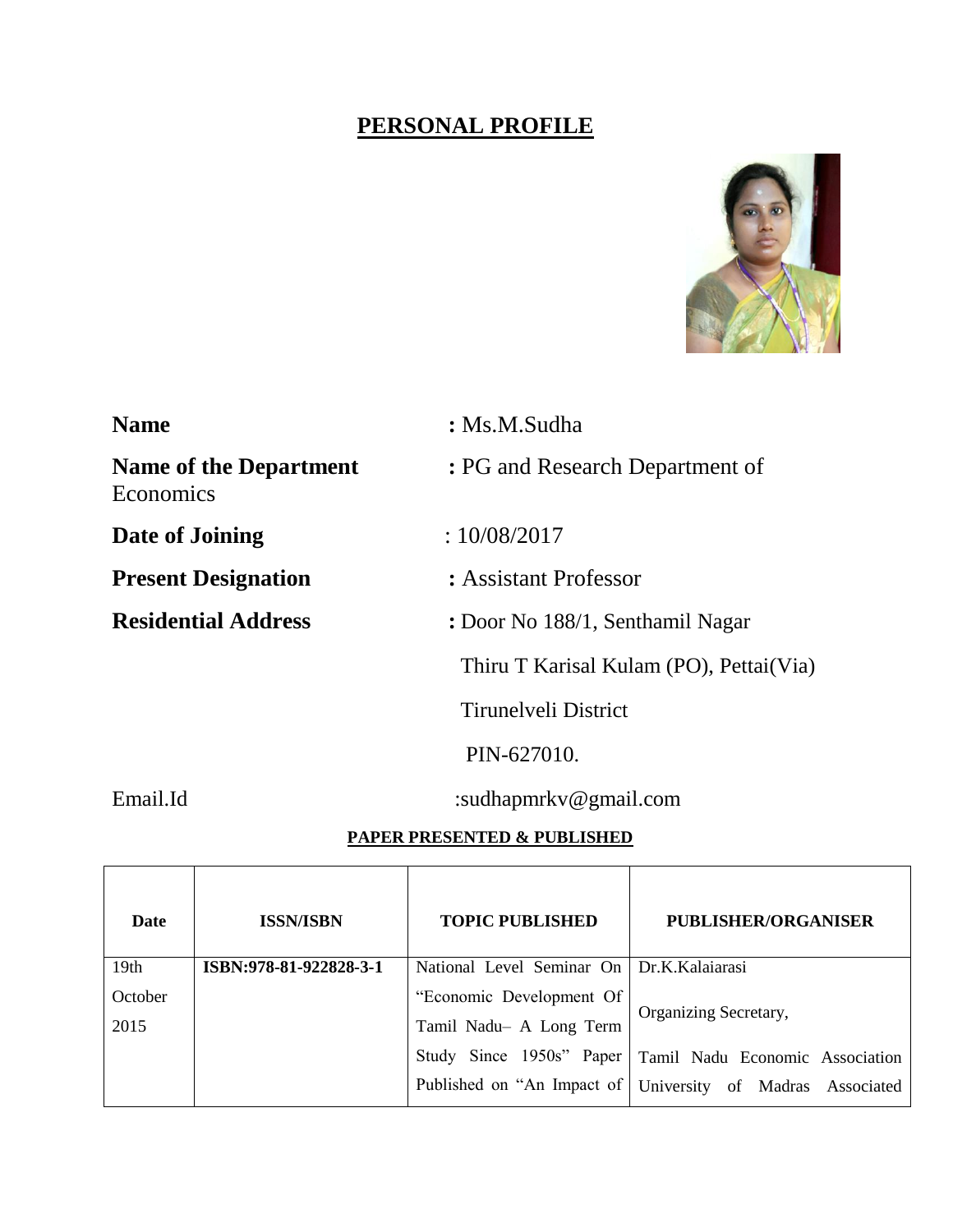|                             |                         | Public Distribution System                                  | With Department of Economics,                                                                                  |
|-----------------------------|-------------------------|-------------------------------------------------------------|----------------------------------------------------------------------------------------------------------------|
|                             |                         | on Food Requirement With                                    | Ethiraj College For Women, Chennai-                                                                            |
|                             |                         | Special Reference to Tamil                                  | 600008.                                                                                                        |
|                             |                         | Nadu."                                                      |                                                                                                                |
| 2016                        | ISBN: 978-81-8387-747-3 | National Paper Published on                                 | Dr.C.Dhandapani,                                                                                               |
|                             |                         | "Health of Nations India's<br>Experiments<br>and            | Professor and Head,                                                                                            |
|                             |                         | <b>Experiences</b> " Paper Presented                        | Department of Economics,                                                                                       |
|                             |                         | on "Implementation of Indira<br>Yojana in<br>Awass<br>Tamil | Thiruvallur University,                                                                                        |
|                             |                         | Nadu".                                                      | Vellore-632 115.                                                                                               |
|                             |                         |                                                             |                                                                                                                |
| February                    | ISBN:978-16353716-5     | "Rural<br>Indebtedness<br>and                               | Organized By DR.D.B.Usharani,                                                                                  |
| $16^{th} - 17^{th}$<br>2017 | Volume II               | Unemployment in India" on<br>Proceedings<br>of<br>the       | Head &Conference Convener, Post<br><b>Graduate and Research</b>                                                |
|                             |                         | International Conference on<br>Development Economics.       | Department<br>of<br>Economics<br>&<br>Department of                                                            |
|                             |                         |                                                             | <b>Business</b><br>Economics<br>$\&$<br>Ethiraj<br>College<br>Women,<br>Chennai<br>For<br>supported by NABARD. |

| Date                | <b>Topic Presented</b>                                                                                                                                                     | <b>Organised</b>                                                                                                                            |
|---------------------|----------------------------------------------------------------------------------------------------------------------------------------------------------------------------|---------------------------------------------------------------------------------------------------------------------------------------------|
| March $8th$<br>2012 | One Day National Seminar on "Social<br>Infrastructure Development In India:<br>and Strategies<br>Challenges<br>Paper<br>Presented on "Education Development"<br>In India". | Dr.A.Gunasekaran<br><b>Organizing Secretary</b><br>Post Graduate and Research<br>Department of Economics<br>Sir Theagaraya College, Chennai |
|                     |                                                                                                                                                                            |                                                                                                                                             |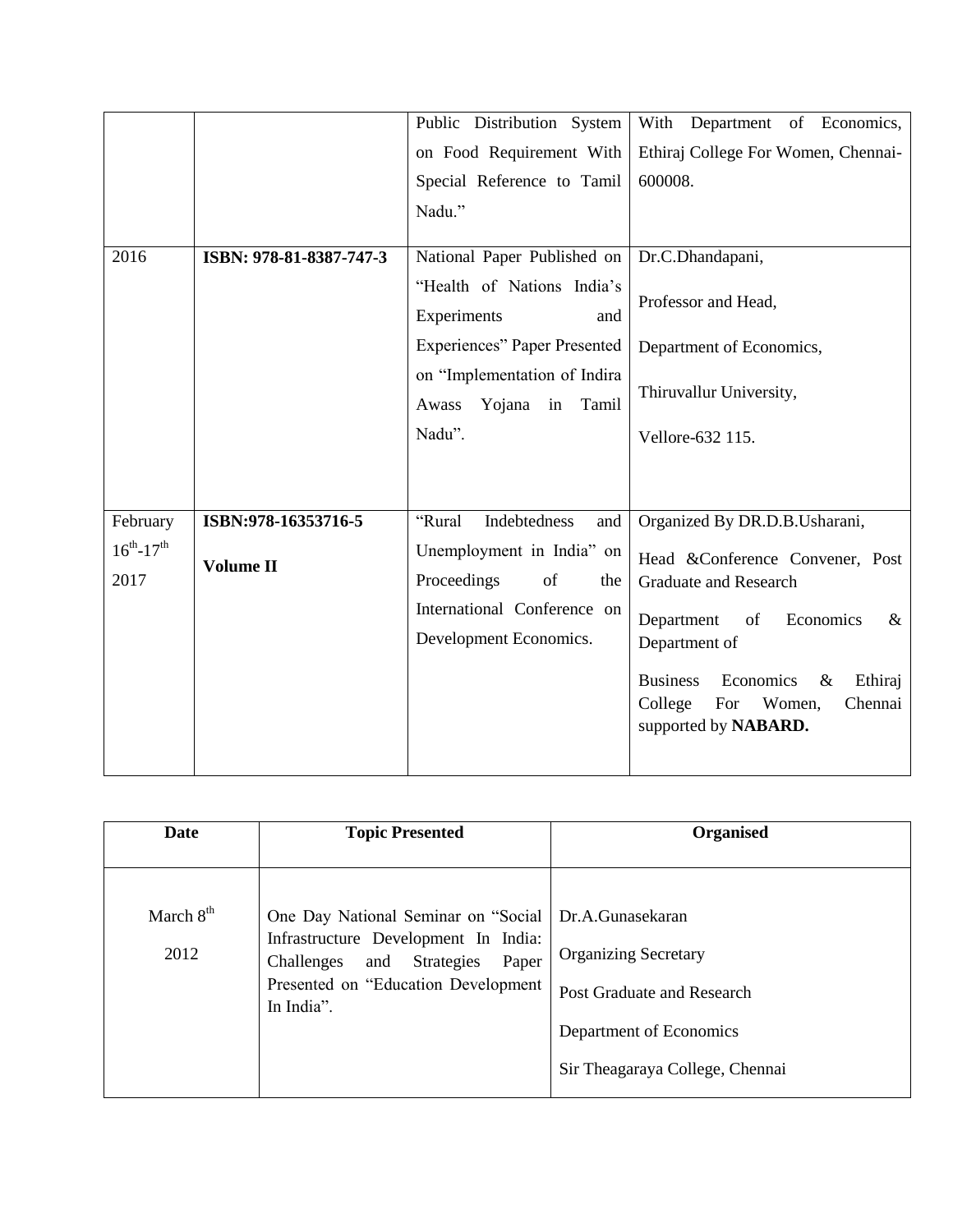| November 21 To<br>23,2014      | International Seminar On "Energy<br>Security,<br>Climate<br>Change<br>and                                                                                                                                   | Organized By DR.B.P.Chandramohan<br>Organizing secretary, In Collaboration With                               |
|--------------------------------|-------------------------------------------------------------------------------------------------------------------------------------------------------------------------------------------------------------|---------------------------------------------------------------------------------------------------------------|
|                                | Sustainability: New Challenges<br>and<br>Alternatives"<br>International<br>Paper<br>Presented on "An Impact of Climate<br>Change on Environment With Special                                                | Indian Economic Association and Presidency<br>College, Chennai.                                               |
|                                | Reference to India"                                                                                                                                                                                         |                                                                                                               |
| February 10 <sup>th</sup> 2015 | National Seminar on "Comprehensive<br>study on Indian Economy" paper<br>entitled on "An Impact of Self Help<br>Groups in Women Empowerment With<br>Special Reference to Dindigul District<br>of Tamil Nadu. | <b>Jamal Mohamed College</b><br>PG&Research<br>Department<br>Economics,<br>of<br>Tiruchirapalli.              |
| March $5-6$ <sup>th</sup>      | National Seminar on "Physical and<br>Social Infrastructure in India: Issues                                                                                                                                 | Organized By DR.P.Anbalagan, P.G.& Research                                                                   |
| 2015                           | and Challenges National Paper<br>Presented on "A Study on Female<br>Literacy Status and Decadal Changes in<br>India".                                                                                       | Department of Economics, Presidency College<br>with Indian Council of Social Science Research<br>& Tamil Nadu |

#### **SEMINAR AND WORKSHOP**

| <b>DATE</b> | PARTICIPATED TOPIC                                                                               | <b>ORGANIZERS</b>                                                            |
|-------------|--------------------------------------------------------------------------------------------------|------------------------------------------------------------------------------|
| march 2008  | UGC sponsored one day seminar<br>on "issues in economic<br>development and human<br>development" | Department of economics<br>University of madras<br>Chepauk , Chennai-600005. |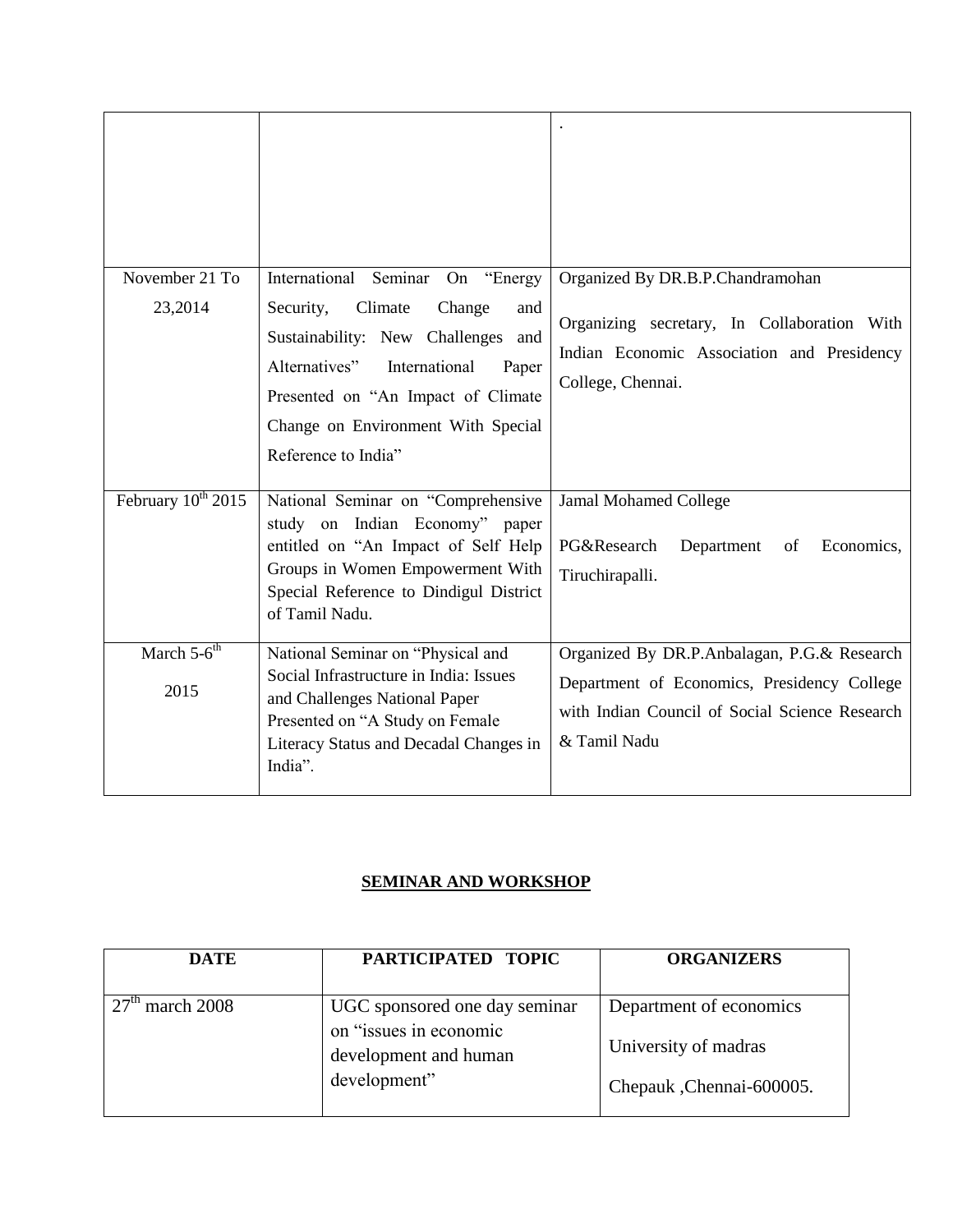| March 12-13,2015.         | Two day workshop on "methods"<br>on data analysis"                       | Department of econometrics<br>University of madras<br>Chepauk , Chennai-600005.                                                  |
|---------------------------|--------------------------------------------------------------------------|----------------------------------------------------------------------------------------------------------------------------------|
| 2008, 2008 25 th February | Dr.K. Rajaratnam Endowment<br>Seminar Lectures.                          | Dr. K.S.S. Uduman Mohideen<br>Professor and Head<br>Department of Economics<br>University of Madras<br>Chepauk , Chennai-600005. |
| 17 th march 2009          | One Day National Seminar On<br>Economic Challenges Of Climatic<br>Change | Dr.N. Rajalakshmi<br>Professor and Co-Ordinator<br>Department of Economics<br>University of Madras<br>Chepauk , Chennai-600005.  |

| $7th$ To 10 <sup>th</sup> December, 2011 | State Level Workshop on Research<br>Methodology And Research                                                                                      | Organized By Dr.G.Gowhar Jhan<br>$Co-$<br>Coordinator, Dean<br>of<br>Research, Ethiraj College For<br>Women, Chennai and Organising<br>Secretary, Presidency College. |
|------------------------------------------|---------------------------------------------------------------------------------------------------------------------------------------------------|-----------------------------------------------------------------------------------------------------------------------------------------------------------------------|
| $17th$ March, 2012                       | Panel Discussion on "Social"<br>Determinants of Diabetes in India:<br>Building The Web of Partnership<br>For Prevention & Control of<br>Diabetes, | Organized By Professor. M.<br>Vishwanathan Diabetes Research<br>Centre, Chennai.                                                                                      |
| $26th$ To 31 <sup>st</sup> March, 2012   | UGC - Course on Research<br>Methodology                                                                                                           | of<br>$\&$<br>Department<br>Adult<br>Continuing Education, University<br>of Madras Chennai.                                                                           |
| August $7th 2014$                        | National Symposium on "Current"<br>Economic                                                                                                       | National Symposium Organized<br>Challenges to Policy By Ethiraj College For Women,                                                                                    |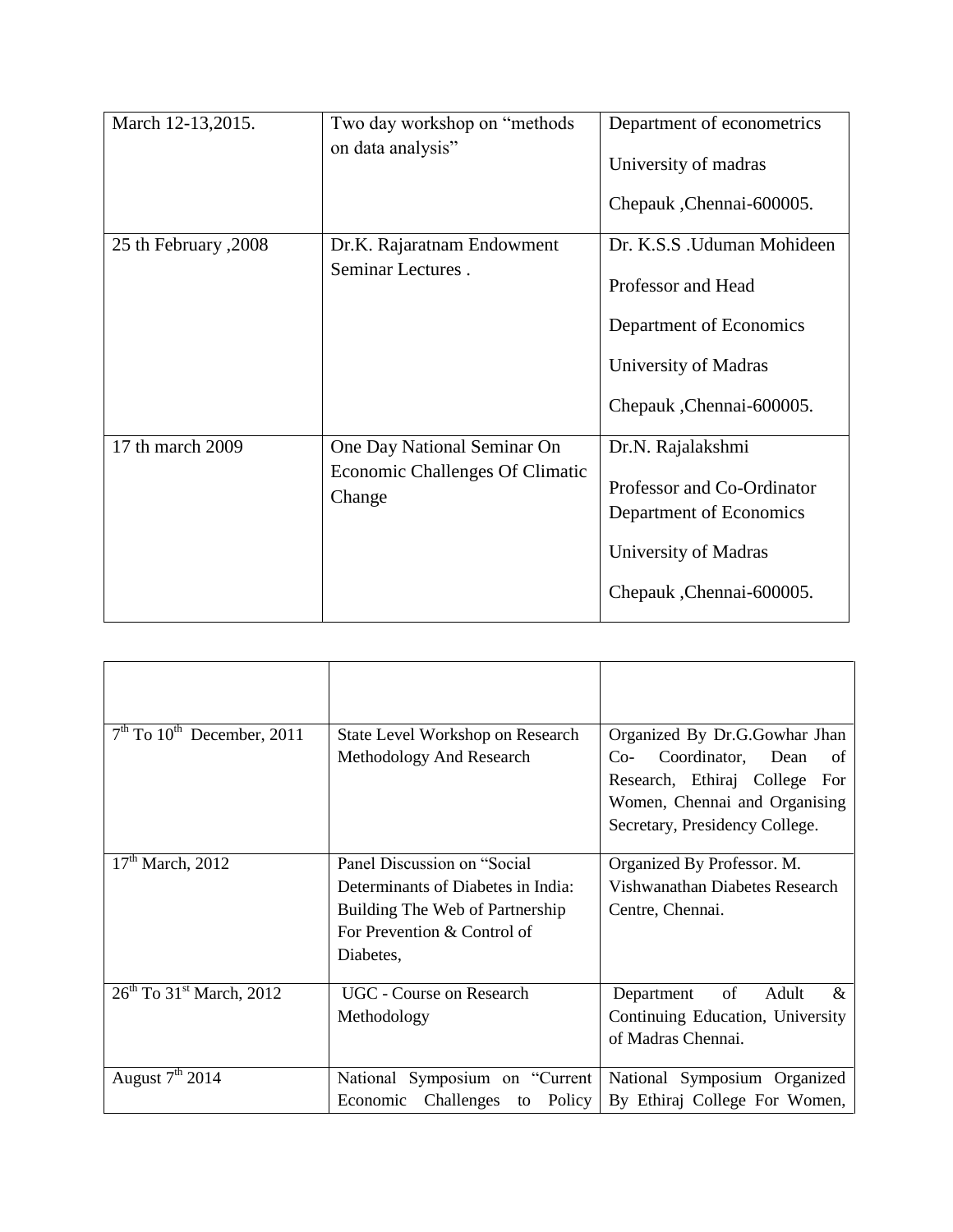|                                   | Makers In India"                                                                                     | Egmore, Chennai-60008.                                                                                       |
|-----------------------------------|------------------------------------------------------------------------------------------------------|--------------------------------------------------------------------------------------------------------------|
| August $13^{th}$ & $14^{th}$ 2014 | Workshop<br>Quantitative<br><sub>on</sub><br>in<br>Techniques<br><b>SPSS</b><br>Research<br>Package. | Workshop Organized By Ethiraj<br>College For Women, Egmore,<br>Chennai-600008.                               |
| August $28th 2014$                | Panel Discussion on "Union Budget<br>2014-2015".                                                     | Post-Graduate<br>&<br>Research<br>Department of Economics, Ethiraj<br>College For Women, Chennai-600<br>008. |

| September 4 <sup>th</sup> 2014 | State Level Symposium on "Gender<br>Economics-Challenged<br>and<br>Strategies". | <b>State</b><br>Level<br>Symposium<br>Organized By Ethiraj College<br>For Women, Egmore , Chennai-<br>600008                                                             |
|--------------------------------|---------------------------------------------------------------------------------|--------------------------------------------------------------------------------------------------------------------------------------------------------------------------|
| December $15th 2014$           | Dissemination<br>Data<br>"Census<br>Workshop, 2014"                             | Census of India 2011 Jointly<br>Organized By Directorate of<br>Census Operations, Tamil Nadu<br><b>Madras</b><br>Institute<br>and<br>of<br>Development Studies, Chennai. |
| February $2^{th}$ 2015         | One Day Symposium on "Voice of<br>Farmers".                                     | Post Graduate & Research<br>Department, Department Of<br>Business Economics, Ethiraj<br>College For Women, Egmore,<br>Chennai.                                           |
| February $6^{th}$ 2015         | One Day Workshop on "SPSS-<br>Business Analytical Tools".                       | Workshop Organized By Ethiraj<br>College For Women, Egmore,<br>Chennai-600008                                                                                            |

| February $28th$ 2015 | One Day UGC Funded Workshop on     | <b>NET Coaching Centre</b> |
|----------------------|------------------------------------|----------------------------|
|                      | "Tips And Tricks To Clear The Net" | UGC Cell,                  |
|                      |                                    | Ethiraj College For Women, |
|                      |                                    | Chennai-600008.            |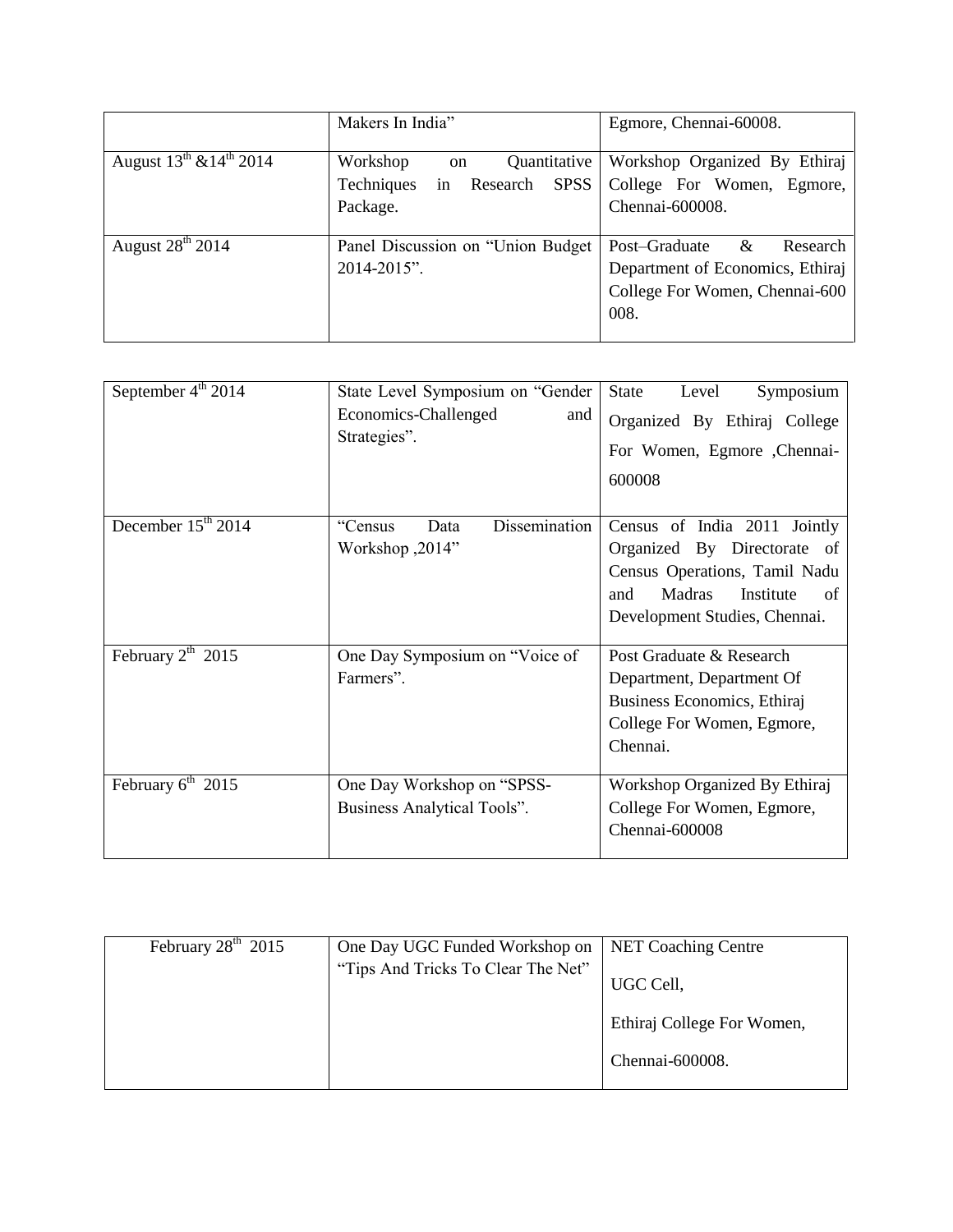| March 12-13 <sup>th</sup> 2015  | One Day Workshop on "Methods of  | Workshop Organized By The      |
|---------------------------------|----------------------------------|--------------------------------|
|                                 | Data Analysis".                  | Department of Econometrics,    |
|                                 |                                  | University of Madras, Chepauk, |
|                                 |                                  | Chennai-600 005.               |
|                                 |                                  |                                |
| August $4^{\text{th}}$ 2015     | One Day Seminar on "Methods and  | Organized By Dean of Research, |
|                                 | Means to Develop Research in     | Ethiraj College For Women,     |
|                                 | Colleges".                       |                                |
|                                 |                                  | Chennai-600008                 |
|                                 |                                  |                                |
| July $18^{th}$ & $19^{th}$ 2016 | National Symposium on "From      | Organized By IQAC, Ethiraj     |
|                                 |                                  |                                |
|                                 | Potential for Excellence to      | College for Women,             |
|                                 | Excellence in Higher Educational |                                |
|                                 | Institutions".                   | Chennai-600008                 |
|                                 |                                  |                                |

**SET** Qualified in 2016 held by Mother Teresa Women"s University, Kodaikanal .

# **SOFTWARE SKILLS**

 **PGDCA** (Post Graduate Diploma in Advanced Computer Applications)

## **EXTRA CURRICULAR ACTIVITIES**

 Active performer of National Service Scheme and Youth Red Cross (Under Graduation and Post Graduation level).

## **SPORTS ACTIVITIES**

- **Third position** in **4 x 100** mts in the **Inter-Campus athletic meet** held in the year 2007-2008 at **University of Madras.**
- **Second position** in **SHOT PUT** in the **Inter-Campus athletic meet** held in the year 2007-2008 at **University of Madras.**

## **CULTURAL ACTIVITIES**

- **First place** in painting competition (**State level**) ECO FEST held at **D.G. Vaishnav College** Chennai.
- **Second place** in "**Ad Art**" held by Loyola Economics Association for Prosperity, **Loyola College** Chennai.